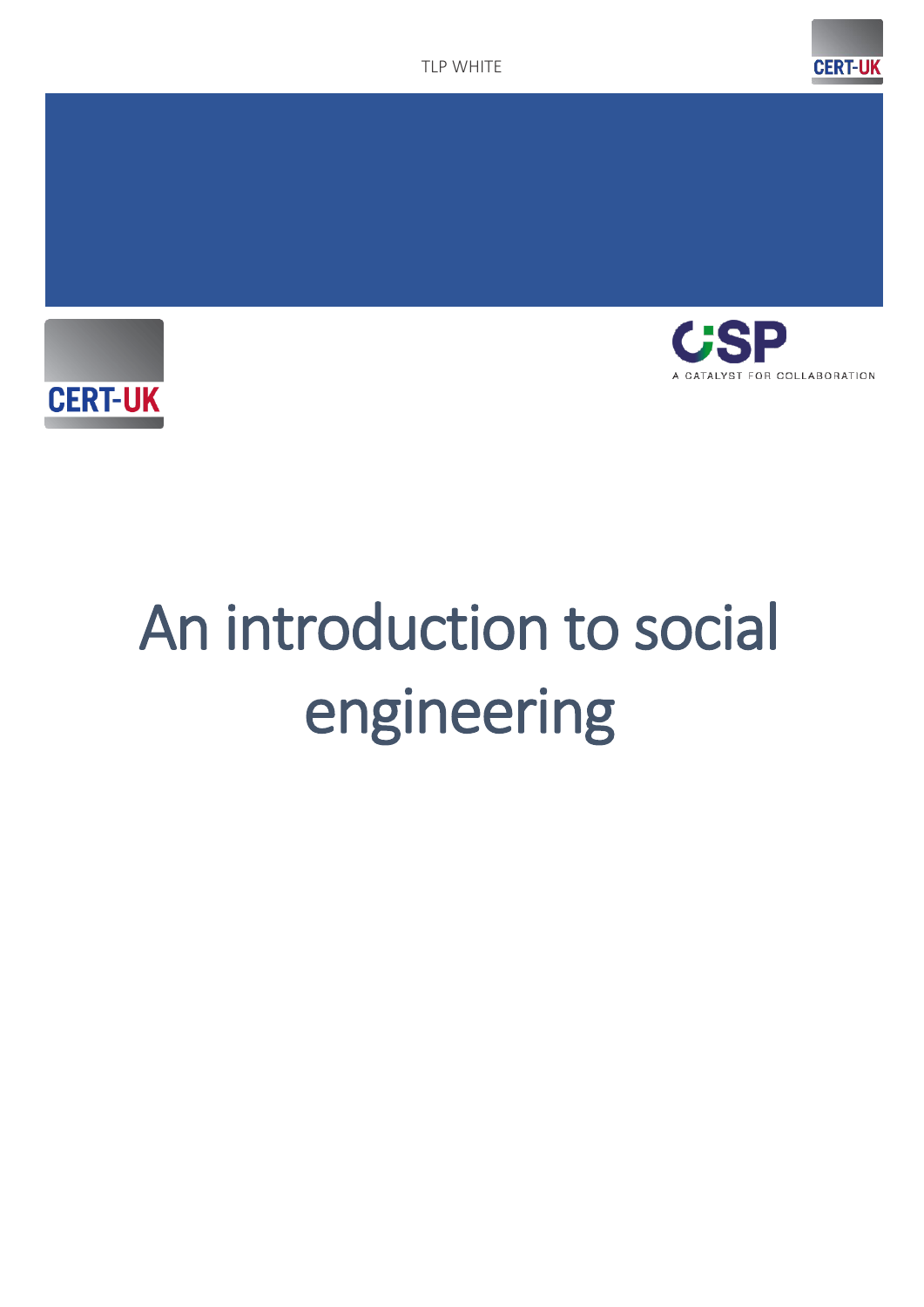

## Contents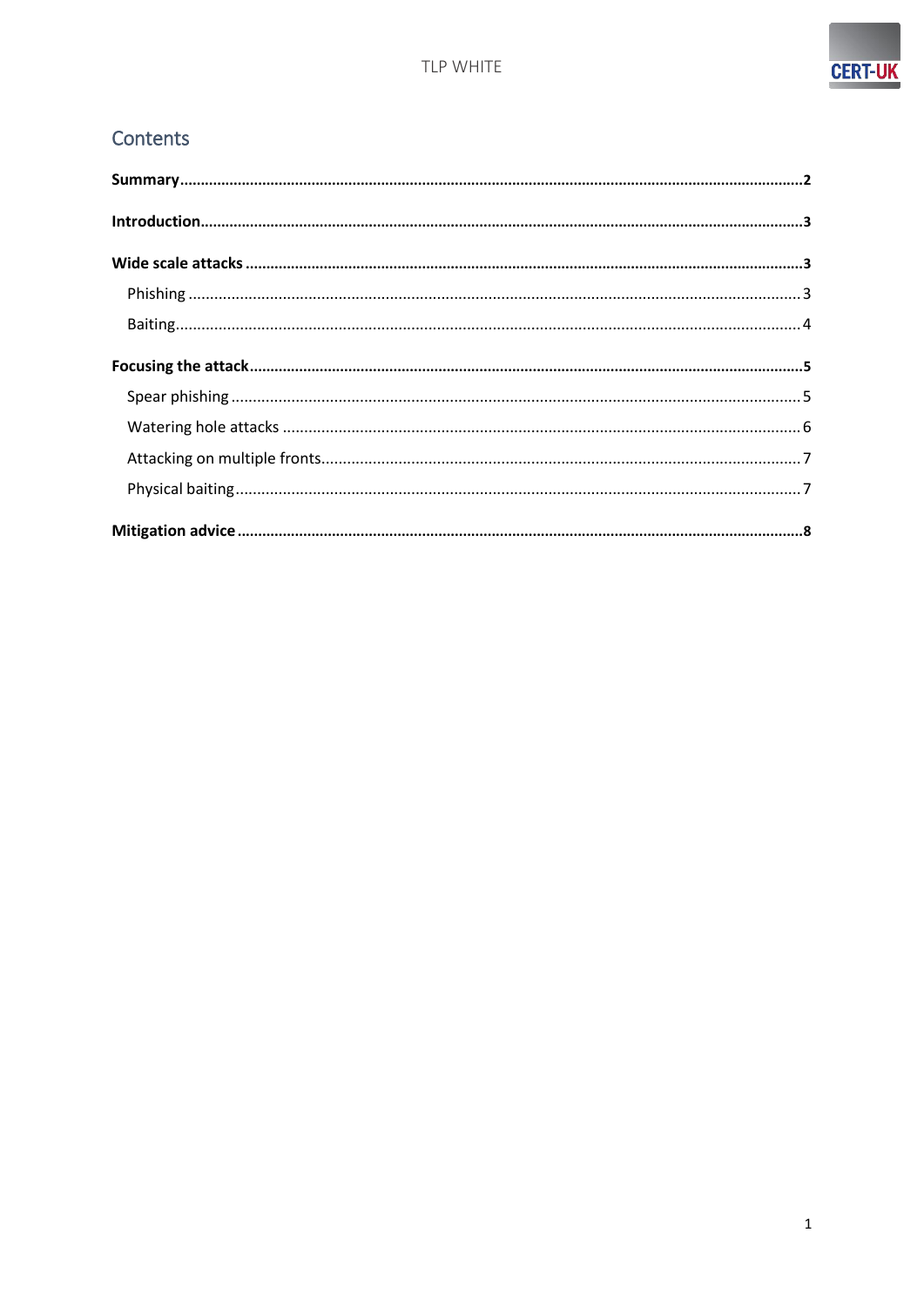

## <span id="page-2-0"></span>**Summary**

Social engineering is one of the most prolific and effective means of gaining access to secure systems and obtaining sensitive information, yet requires minimal technical knowledge. Attacks vary from bulk phishing emails with little sophistication through to highly targeted, multi-layered attacks which use a range of social engineering techniques. Social engineering works by manipulating normal human behavioural traits and as such there are only limited technical solutions to guard against it. As a result, the best defence is to educate users on the techniques used by social engineers, and raising awareness as to how both humans and computer systems can be manipulated to create a false level of trust. This can be complemented by an organisational attitude towards security that promotes the sharing of concerns, enforces information security rules and supports users for adhering to them. Even so, a determined attacker with sufficient skill, resources and ultimately, luck, will be able to retrieve the information they are seeking. For this reason, organisations and individuals should have measures in place to respond to, and recover from, a successful attack.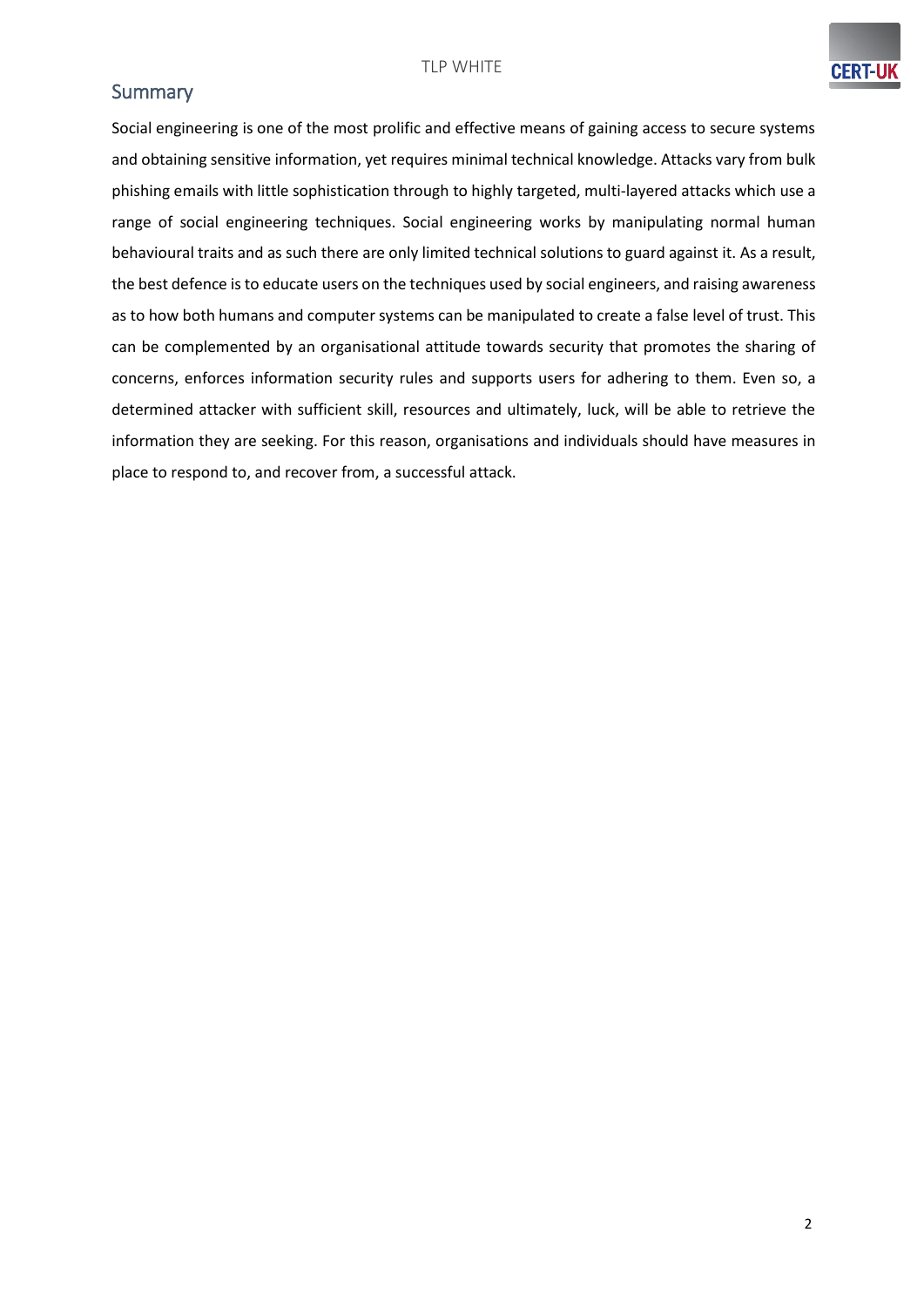## <span id="page-3-0"></span>**Introduction**

In cyber-security, social engineering refers to the manipulation of individuals in order to induce them to carry out specific actions or to divulge information that can be of use to an attacker. Social engineering in itself does not necessarily require a large amount of technical knowledge in order to be successful. Instead, social engineering preys on common aspects of human psychology such as curiosity, courtesy, gullibility, greed, thoughtlessness, shyness and apathy.<sup>1</sup>

Social engineering techniques are commonly used to deliver malicious software (malware<sup>2</sup>) but in some cases only form part of an attack, as an enabler to gain additional information, commit fraud or obtain access to secure systems. Social engineering techniques range from indiscriminate wide scale attacks, which are crude and can normally be easily identified, through to sophisticated multi-layered tailored attacks which can be almost indistinguishable from genuine interactions.

Social engineers are creative, and their tactics can be expected to evolve to take advantage of new technologies and situations. This paper outlines some of the most common and effective forms of social engineering.

## <span id="page-3-1"></span>Wide scale attacks

### <span id="page-3-2"></span>Phishing

1

The most prolific form of social engineering is phishing, accounting for an estimated 77% of all socialbased attacks with over 37 million users reporting phishing attacks in 2013. <sup>3</sup> Phishing is the fraudulent attempt to steal personal or sensitive information by masquerading as a well-known or trusted contact. Whilst email phishing is the most common, phishing attacks can also be conducted via phone calls, text messages and fax, as well as other methods of communication, including social media.

A large amount of wide scale email phishing attacks remain unsophisticated and will be recognised by most (although not all) computer users as illegitimate. However, email phishing is becoming increasingly sophisticated and attackers will use a variety of techniques to either make the email appear legitimate or to lure the victim into acting before thinking. Attackers may disguise the address the email is sent from so that it appears to be from a well-known organisation and common ones include banks, utility companies, couriers, recruitment agencies and government. Better designed phishing emails will actually appear to be very similar imitations of legitimate emails from these organisations (see example 1). Another common technique is to make use of major news events by posing as having new information on the event, or asking the recipient to take action (donate money, sign a petition, etc.) in relation to the event.

Despite increasing competency in wide scale campaigns, there are still indicators that frequently appear in phishing emails:

- Messages are unsolicited (i.e. the victim did nothing to initiate the action)
- Messages are vague, not addressed to the target by name and beyond purporting to be from a known organisation, contain little other specific or accurate information to build trust
- May be from an organisation with which the target has no dealing with

<sup>1</sup> How hackers exploit 'the seven deadly sins', *BBC News* http://www.bbc.co.uk/news/technology-20717773 <sup>2</sup> See CERT-UK's 'An introduction to malware': [https://www.cert.gov.uk/wp-content/uploads/2014/08/An](https://www.cert.gov.uk/wp-content/uploads/2014/08/An-introduction-to-malware.pdf)[introduction-to-malware.pdf](https://www.cert.gov.uk/wp-content/uploads/2014/08/An-introduction-to-malware.pdf)

<sup>3</sup> The Social Engineering Infographic http://www.social-engineer.org/social-engineering/social-engineeringinfographic/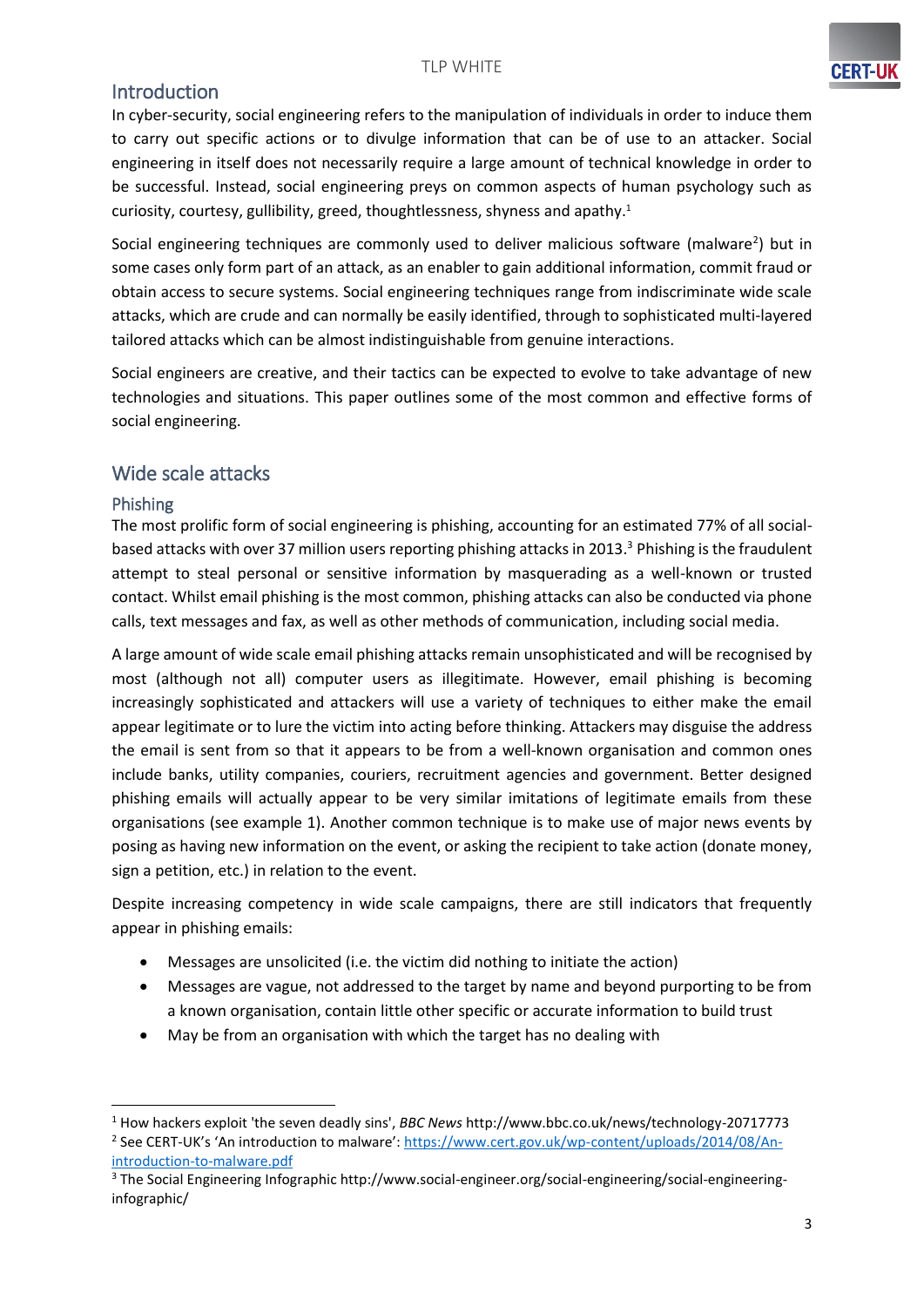#### TLP WHITE

- Contain poor spelling and grammar, typos or use odd phrases; whilst this is becoming less common as attackers are becoming more proficient, mistakes are still made
- Are too good to be true or make unrealistic threats, often with a sense of urgency
- Are sent from an email address that, whilst perhaps similar, does not match ones used officially by an organisation
- Contain incorrect or poor versions of an organisation's logo, and may contain web links to sites that, whilst perhaps similar, are not ones used by that organisation

Phishing emails often ask the user to follow a link to a website or open an attachment. Some may ask the user to reply to the email, after which they will be engaged in an exchange of messages to elicit confidential information. When asked to click on a link, it may be designed so that the text the victim clicks on appears to be for a known website, but the link takes them to a completely different website (a technique known as obfuscation). At the website, the victim will then be asked to enter confidential information or may unknowingly download a file which will subsequently infect their machine with malware. Likewise, any attachment on a phishing email is likely to contain malware. <sup>4</sup>



More sophisticated phishing campaigns may even extend to taking victims to a close replica of a legitimate website that is designed to trick them into entering username, password or other confidential information.

## <span id="page-4-0"></span>Baiting

1

Another form of wide scale attack is baiting through the use of online adverts and websites. As with phishing, these will usually have offers that are too good to be true or with an urgent warning. This includes some websites that allow the user to download or stream videos (i.e. movies or TV shows), or pop-ups that purport to have detected a problem with the victim's system which clicking on the pop-up will solve. Following the links provided in the bait, a user may then be tricked into giving away

<sup>4</sup> O2 Phishing alert mid-2014 http://news.o2.co.uk/2014/05/29/phishing-alert-may-2014/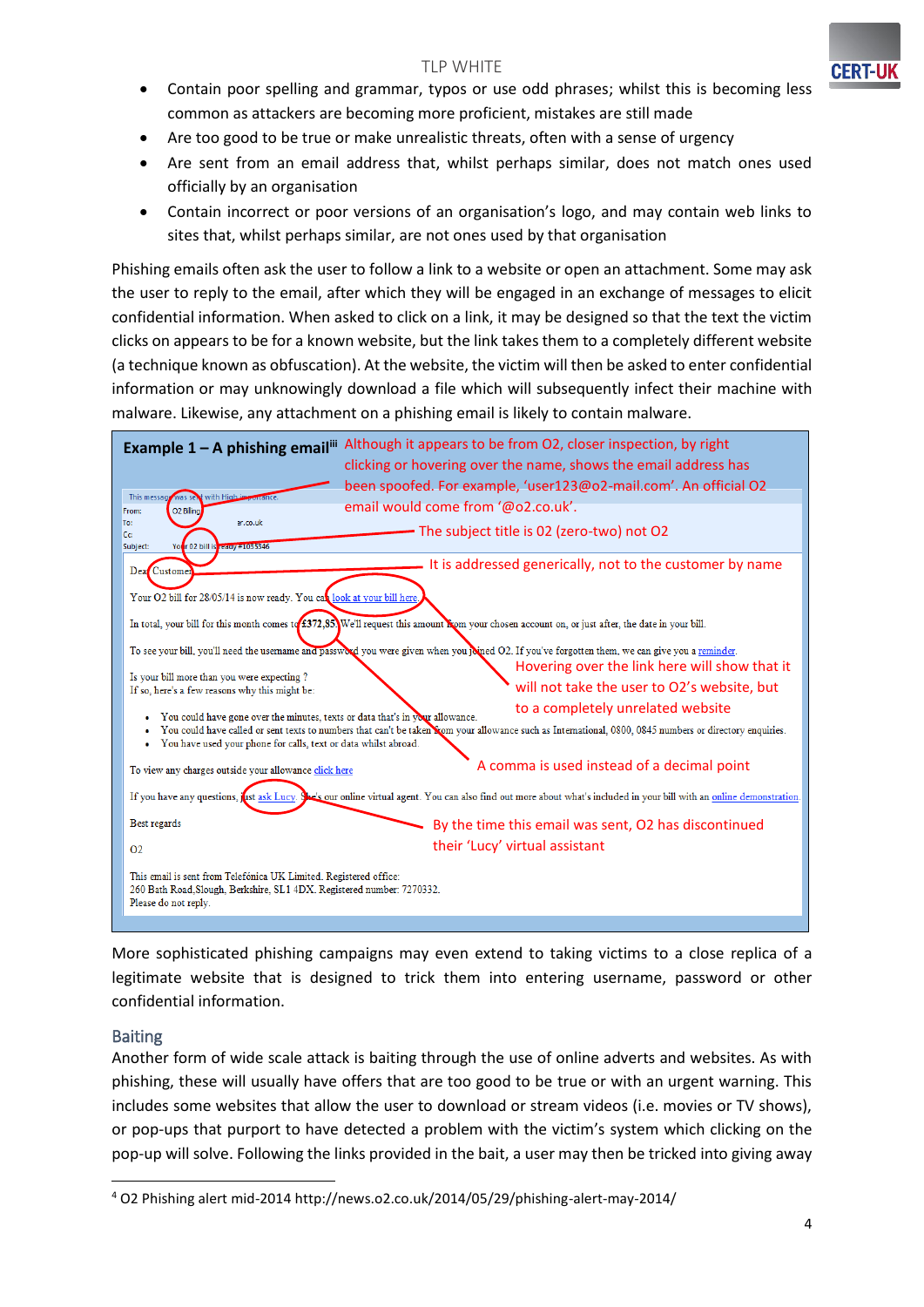## **CERT-U**

#### **TIP WHITE**

personal information, or their machine may automatically download malware. These attacks can be crude, but others are sophisticated and persistent (see example 2). <sup>5</sup>

#### **Example 2 – Shylock**

Shylock is a sophisticated, hard to detect, adaptable piece of malware that enables criminals to steal victims' credentials and support financial cybercrime. Whilst UK-led law enforcement activity in mid-2014 successfully disrupted and reduced the prevalence of Shylock, it still continues to be used by criminals. The UK was a major target for Shylock, and at its height around 61% of all infected websites were UK based – the majority of these being from the retail sector.<sup>iv</sup>

Shylock is distributed via a variety of methods, including malicious code embedded into online adverts which subsequently appear on legitimate websites and the direct targeting and compromise of popular websites. Some compromised websites may display a 'missing plugins' message with a button to install the missing plugins. When clicked this downloads and installs Shylock onto the victim's system.

Once running, Shylock, can send any data entered into a computer to the attacker, including website credentials and other sensitive information. It can even create a false 'chat' window on a banking website, enabling the attacker to interact with the intended victim in order to persuade them to give up additional sensitive information – effectively a second layer of social engineering.

Another mass form of baiting is the use of 'free' Wi-Fi hotspots, although this requires some technical knowledge. The attacker creates a Wi-Fi hotspot that is clearly labelled as 'free', typically in public areas such as coffee shops, airports and hotel rooms. Whilst they may provide a victim with an internet connection, any data sent over this connection can be intercepted by the attacker, through what is known as a 'man-in-the-middle' attack.<sup>6</sup> The ability to intercept the victim's data can extend even to secure connections to services such as online banking. The attacker may also be able to remotely install malware on to the victim's system, allowing a range of further exploits to be carried out.

## <span id="page-5-0"></span>Focusing the attack

## <span id="page-5-1"></span>Spear phishing

1

Spear phishing is used by more sophisticated attackers who will limit the target audience and increase the precision of their messages, increasing the appeal of the message and apparent legitimacy. A spear phishing attack may target individuals within a particular business sector, who work in the same company, in the same department, or who share some other common attribute. A spear phishing email may even target just one specific individual if they are seen to be of sufficient value to the attacker. Whilst this decreases the number of potential victims, it is also likely to result in a higher proportion falling for their attack. Some spear phishing attacks can still be crude, and still remain easy to spot as they contain some of the indicators listed above. Others can appear legitimate and are extremely difficult to identify as malicious.

A competent attacker will research their target(s) in order to maximise their chances of success. They will try to find out information about the organisation, including organisational charts, contact details

<sup>5</sup> BAE Shylock Whitepape[r http://info.baesystemsdetica.com/rs/baesystems/images/ShylockWhitepaper.pdf](http://info.baesystemsdetica.com/rs/baesystems/images/ShylockWhitepaper.pdf)

<sup>6</sup> This is similar to another technique call 'Evil Twin' where an attacker creates a Wi-Fi network with the same name as a known public network (e.g. 'BTOpenzone' or 'Starbucks'), that a smartphone, tablet or computer will automatically connect to. As with baiting, this now enables the attacker to intercept all data sent by the victim. Unlike baiting however, this can happen without the user's knowledge if their device is set to automatically connect to known public networks.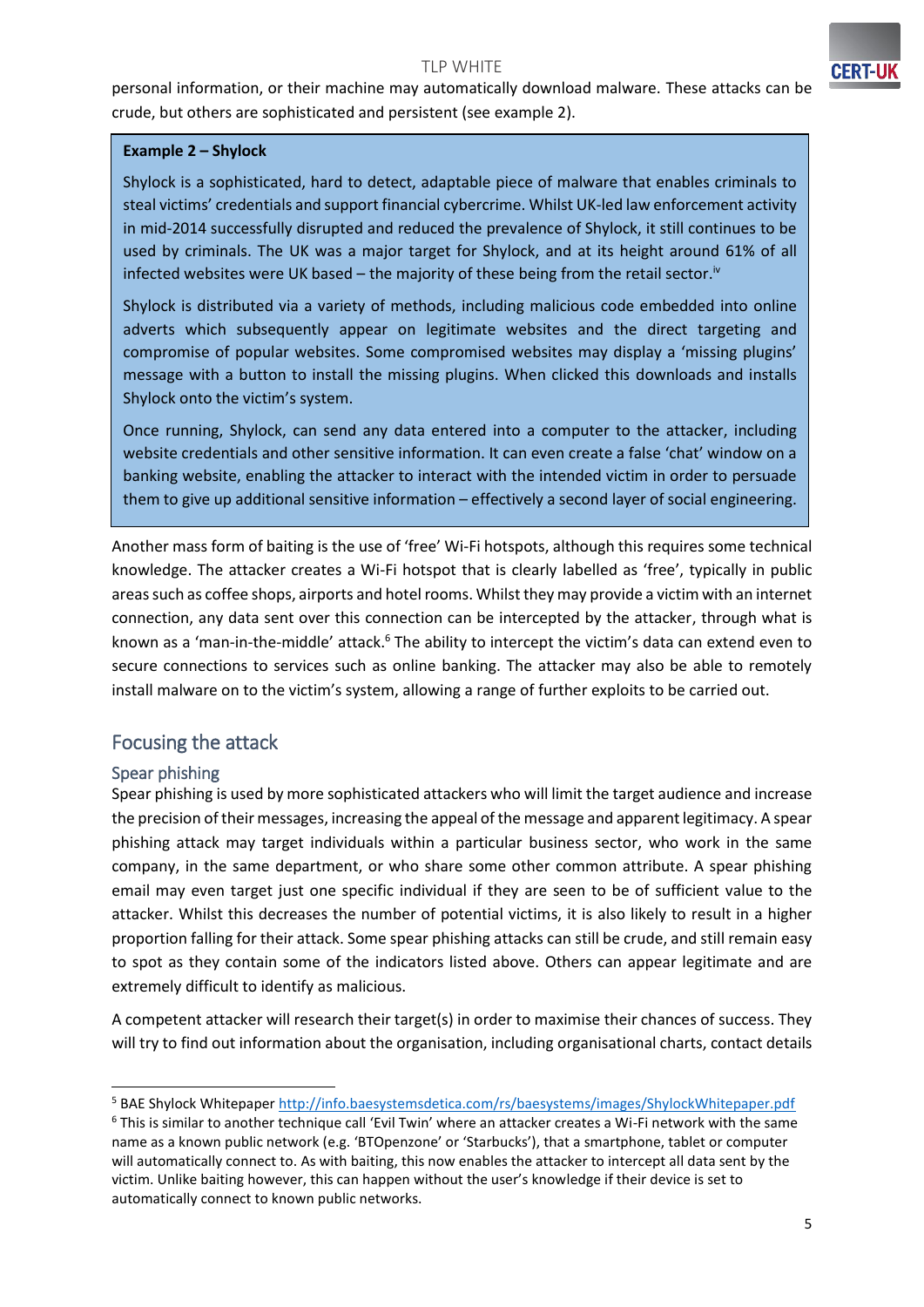#### TLP WHITE

and combine this with knowledge obtained from their victim's social media profiles and other publicly available information. Rather than a generic greeting, a recipient is likely to be addressed by name and the message will probably include other personalised details. An attacker is likely to use the identity of a third party that is to be known or of interest to the intended victim(s), such as a supplier, to leverage existing trust relationships. Similarly, the attacker may try to replicate the third party's email address and use their research to assume the identity of someone who is employed by the third party, potentially someone who they believe their victim(s) know. They may even attempt to gain access to a third party's email account (see example 3). <sup>7</sup>

#### **Example 3 – A spear phishing email<sup>v</sup>**

Subject: employee making negative comments about you and the company

From: <name>@<compromised company's domain>

I noticed that a user named FinanceBull82 (claiming to be an employee) in an investment discussion forum posted some negative comments about the company in general (executive compensation mainly) and you in specific (overpaid and incompetent). He gave detailed instances of his disagreements, and in doing so, may have unwittingly divulged confidential company information regarding pending transactions.

I am a longtime client and I do not think that this will bode well for future business. The post generated quite a few replies, most of them agreeing with the negative statements. While I understand that the employee has the right to his opinion, perhaps he should have vented his frustrations through the appropriate channels before making his post. The link to the post is located here (it is the second one in the thread): http://forum.<domain>/redirect.

php?url-http://<domain>%2fforum%2fequities%2f375823902%2farticle. php\par

Could you please talk to him?

Thank you for the assistance, <name>

The example to the left has been attributed to a group called 'Fin4' by FireEye, a cyber-security company. Fin4 were identified as targeting individuals within companies who had access to information about market catalysts (i.e. events that would cause changes in stock prices). In this example, Fin4 successfully compromised the email of an individual at a public company (possibly through the use of social engineering), and then used the compromised account to send a message that would play on a chief executive's concerns: damage to reputation and disclosure of confidential information. Prompted by this, the victim would click on the link in the email, which would result in the download of malware.

**CERT-U** 

#### <span id="page-6-0"></span>Watering hole attacks

1

Watering hole attacks, similar to baiting, use trusted websites to infect victim's computers. They are typically more sophisticated than most other social engineering techniques as they also require some technical knowledge. A watering hole attack works by compromise a trusted third party website to deliver malicious code against the intended victim's computer. As with other targeted social engineering attacks, the attacker will research their intended victim(s) and identify one or more trusted websites that they are likely to access. This may be a supplier's website, an industry journal, think tank or some other website that the attacker has identified as of interest to the intended victim. Having identified a suitable website (or websites), the attacker will seek out vulnerabilities within the server that hosts the website, and having found one, insert code that will enable malware to be downloaded, sometimes with little or no interaction from the victim (known as a 'drive-by' attack).

<sup>7</sup> Hacking the Street?, *FireEye*,<http://www2.fireeye.com/rs/fireye/images/rpt-fin4.pdf>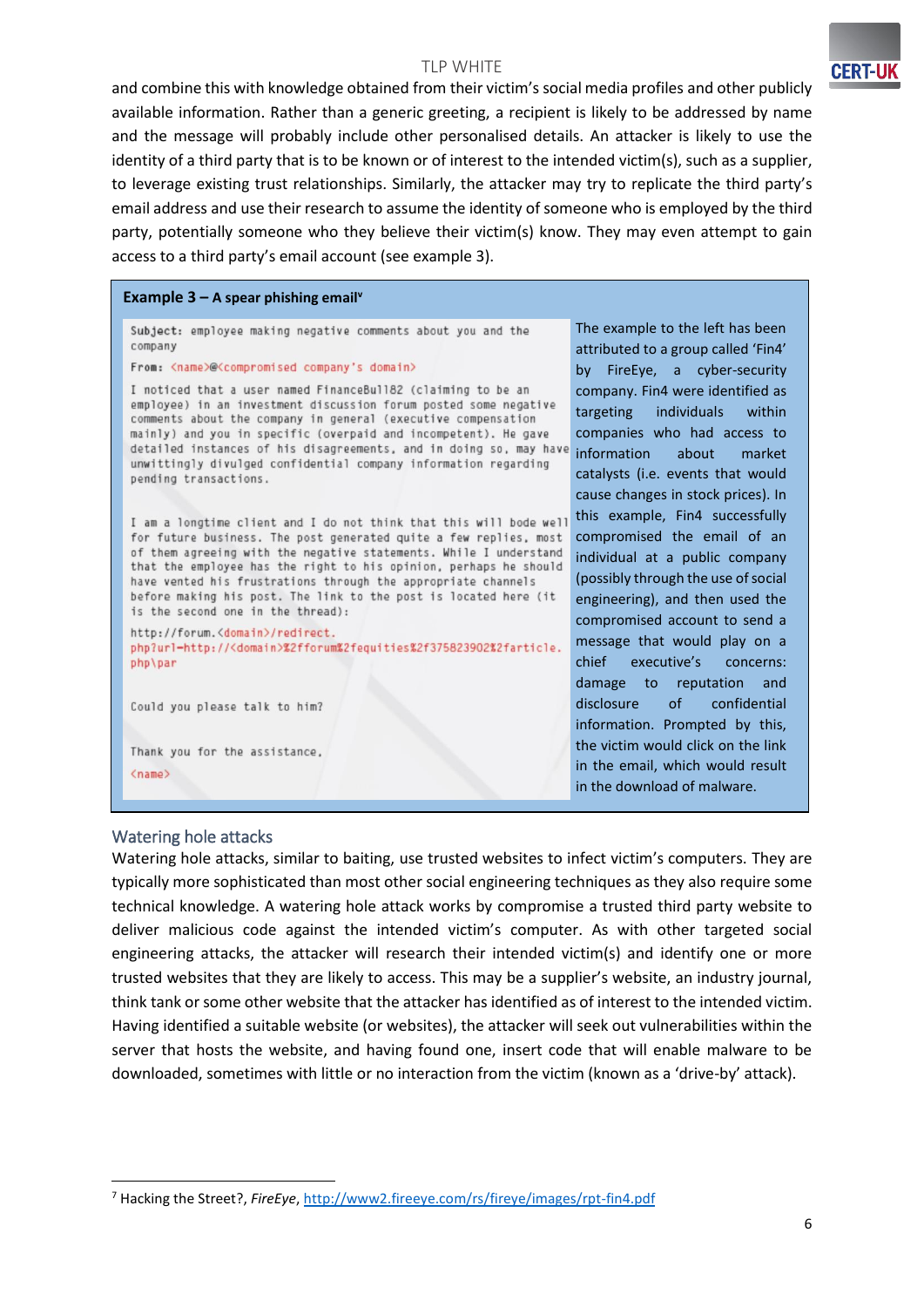## **CERT-U**

#### <span id="page-7-0"></span>Attacking on multiple fronts

A determined attacker may adopt a multi-layered approach along with additional techniques to increase their target's trust, or confusion, in order to maximise the chance of success. Whilst somewhat indiscriminate, an attacker could begin dialling random numbers within an organisation claiming to be IT support (potentially using a real name from the IT support department gleaned from social media) until they eventually find a victim that does have an IT issue. In their attempt to solve the problem, they will trick the user into giving them login, password or other information that will be useful in compromising their computer. Alternatively, the attacker may pretend to be an executive, urgently demanding to be sent an important (and sensitive) document to their personal email address as they cannot access their work account. In both cases, the victim is put under pressure to do something they should know they should not do: they do not want to question someone who knows more than them (IT support), or who is senior to them (the executive), and refusal to comply could get them in trouble. Some attackers may be even more creative (see example 4).

#### **Example 4 – A sophisticated social engineering attack**

As part of a vulnerability assessment for an organisation, an assessor carried out some information gathering and found the locations of servers, IP addresses, email addresses, phone numbers, physical addresses, mail servers, employee names, titles and much more. Through Facebook, he was also able to get other personal details about the CEO, such as his favourite restaurant, sports team and that he was involved in cancer fundraising. Using this information, he called the CEO and posed as a fundraiser from a cancer charity the CEO had dealt with in the past. He informed him they were running a raffle with prizes including tickets to a game played by his favourite sports team and tickets to his favourite restaurant. The CEO was interested and agreed to let the assessor send him a PDF with more information on the fundraising and the raffle. The assessor even managed to get the CEO to tell him which version of Adobe reader he was running. Soon after he sent the PDF, the CEO opened it, installing malware that enabled access to his machine.<sup>vi</sup>

Such sophisticated attacks are usually reserved for targets who will have access to valuable information, such as chief executives; this type of spear phishing is known as whaling.

#### <span id="page-7-1"></span>Physical baiting

1

An attacker may also use hardware to bait a target or group of targets. The nature of this type of social engineering means that it is typically only used by more sophisticated attackers against a particular sector, organisation or individual. A common example of baiting is to leave a form of digital media (e.g. a USB flash drive, CD, DVD) unattended, perhaps labelled with something alluring to, and in a location frequented by, the intended victim (like a car park). The intent is that they will pick it up and then use it on a personal or work computer, whereupon that computer is infected with malware. Another form of physical baiting can be at conferences or other events, where the attacker is in a position to hand out free USB drives as gifts, or provide further information on digital media, which is secretly loaded with malware.

<sup>8</sup> *Social Engineering: The Art of Human Hacking*, Chris Hadnagy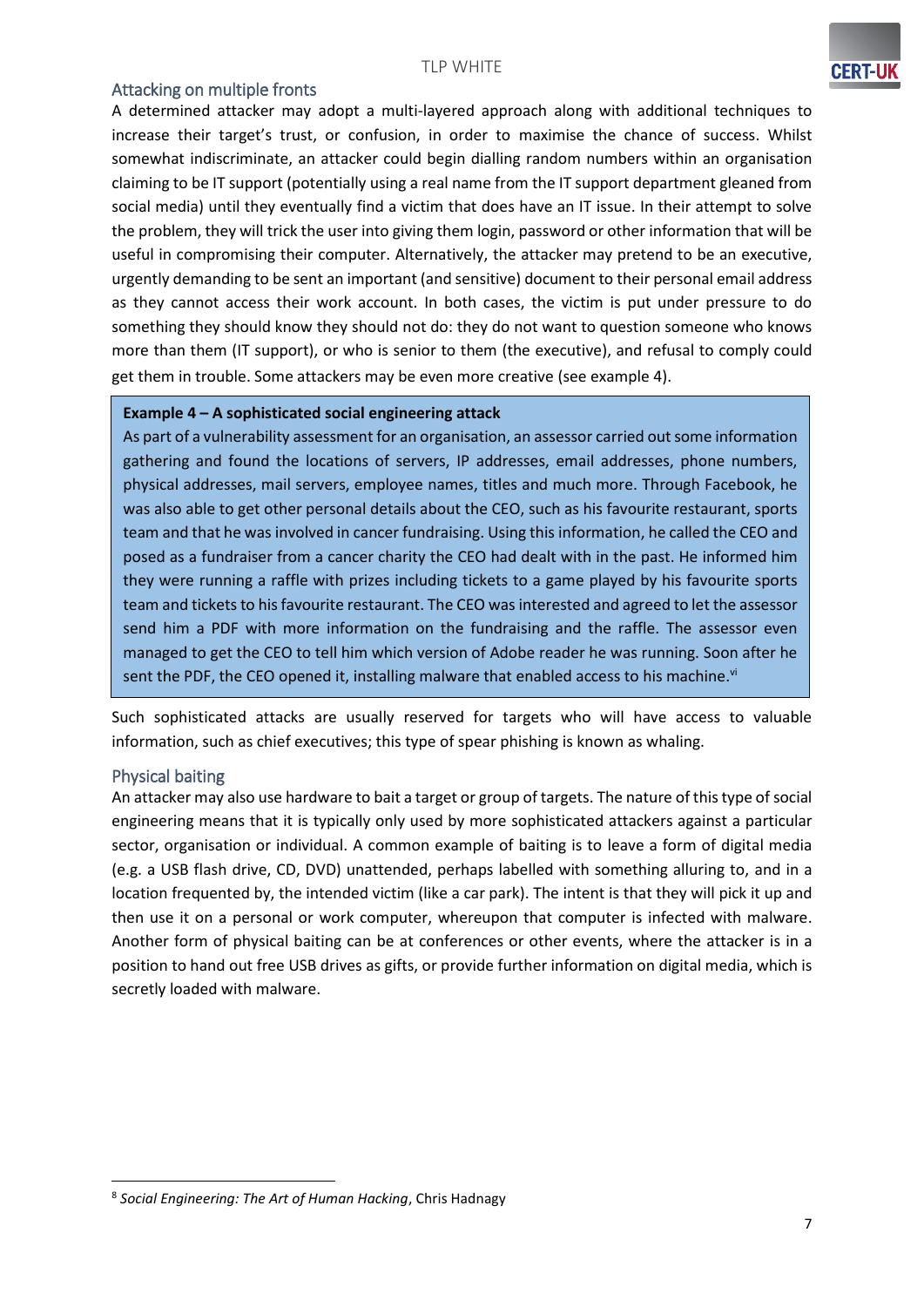

## <span id="page-8-0"></span>Mitigation advice

Technical solutions such as spam filters, anti-virus software and blocking known phishing/baiting websites can help prevent some phishing attacks. To some extent blocking the use of non-authorised USB devices and disabling CD/DVD drives can do the same for baiting attacks. However, a successful social engineer will attempt to get around these protections. As a result, the best prevention against social engineering is raising user education and awareness:

- Make sure users are aware of the signs of phishing emails good advice is available from Cyber Streetwise [\(https://www.cyberstreetwise.com/common-scams\)](https://www.cyberstreetwise.com/common-scams) and Get Safe Online [\(https://www.cyberstreetwise.com/common-scams\)](https://www.cyberstreetwise.com/common-scams)
- If your organisation is a member of CiSP, you can seek advice from other CiSP members on improving user awareness. See here for more information about joining CiSP: <https://www.cert.gov.uk/cisp/>
- Consider holding user awareness sessions, potentially as part of training or induction days, and including a demonstrative penetration test, showing a successful social engineering attack against an (anonymous) member of the organisation
- Encourage users to verify any strange requests or messages by calling the originator on an already confirmed number
- Make users aware of their online presence and caution them to be aware of how much information they make available on social media
- Assess how much information your organisation makes available publicly, and whether any of this could be used in a social engineering attack
- Implement policies that reduce the risk of a successful phishing (e.g. to never send sensitive information outside your organisation's network), and give users the confidence they won't be punished for sticking to the rules
- Encourage users to share their concerns over strange emails or other potential social engineering events with colleagues and IT support
- Ensure as an organisation you inform others of potential social engineering attempts through CiSP – you may not be the only one being targeted, but you may be the first who realises it's a social engineering attack
- Prepare for the fact that you are highly likely to eventually be compromised, and ensure you have in place an incident response and disaster recovery capability
- In general, if your organisation adheres to the '10 Steps to Cyber Security'<sup>9</sup> and the '20 Critical Controls for Cyber Defence<sup>'10</sup> you will be in a good place to prevent, respond and recover from a range of cyber related incidents, including those that involve social engineering

**.** 

<sup>9</sup> https://www.gov.uk/government/publications/cyber-risk-management-a-board-level-responsibility